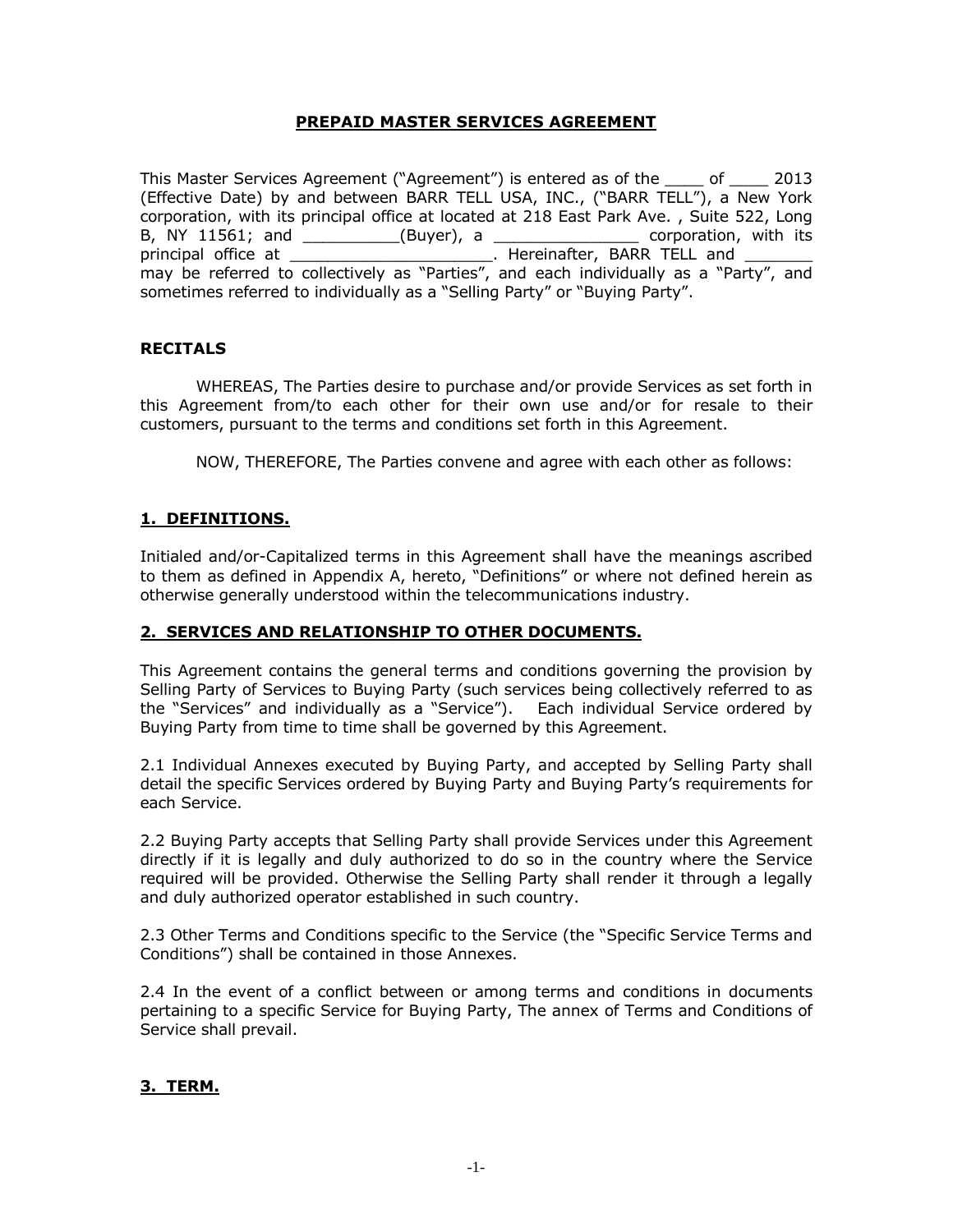This Agreement will be effective as of the Effective Date and for a period of 1 (one) year thereafter ("Initial Agreement Term"), and shall continue in effect until all Services provided hereunder are terminated or until it is terminated as permitted under this Agreement. At the end of the Initial Agreement Term, the Agreement Term shall automatically renew in a monthly basis until terminated as established hereunder. In case of termination of the Agreement, it shall remain in effect with respect to Services ordered prior to its termination, until the termination date of such specific Service pursuant to the Specific Service Terms and Conditions for that Service. Either Party may cancel this Agreement at any time without penalty by providing written Notice to the other Party 30 days in advance of cancellation. Canceling this Agreement does not discharge the Buyer from any past Invoices that are unpaid and/or outstanding. See also Paragraph 7.

#### **4. CHARGES, PAYMENT TERMS & TAXES.**

4.1 Charges for a Service shall be as specified in the Specific Service Terms and Conditions for that Service. Buying Party shall pay for the Services rendered by Selling Party at the rates and charges set out in each applicable Appendix, plus any applicable taxes (if any), not including the Selling Party's income taxes, for which Buying Party has not provided an exemption certificate. Each Party shall bear paying their own taxes individually unless directly billed by the Selling Party.

4.2 If the Buying Party is or was required by law to make any deduction or withholding from any payment due hereunder to Selling Party, then, notwithstanding anything in this Agreement to the contrary, the gross amount payable by the Buying Party to Selling Party will be increased so that, after any such deduction or withholding, the net amount received by Selling Party will not be less than the amount that Selling Party would have received had such deduction or withholding not been made.

4.3 Any condition of acceptance by Selling Party of an order placed by Buying Party, including, without limitation, a requirement for the payment of a deposit, provision of bank or other guarantee, or provision of a letter of credit, shall be specified in the relevant Specific Service Terms and Conditions for that Service.

4.4 Billing for the applicable charges shall be in US Dollars and/or as specified on the Specific Service Terms and Conditions for that Service.

4.5 Unless otherwise specified in the Specific Service Terms and Conditions for a specific Service, the Parties hereby acknowledge that charges for the provision of their respective services shall be billed on a prepaid basis for the Seller to successfully terminate the Buyer's Voice Traffic. The Parties further acknowledge that the payment(s) for such services is/are due and payable in United States legal currency, and will begin when the Buyer makes the first prepayment and it is confirmed. The Buyer will then have the ability to terminate his voice traffic at the specified Rates that are part of this Agreement as set out in the **APPENDIX C.** The cost of the Buyer's traffic will be debited from this positive cash balance until such time as the balance is exhausted. However, as a safety feature there will also be a small threshold or temporary credit not to exceed a maximum of \$500.00 when this prepaid amount is approaching a Zero balance. The Buyer shall than have a maximum of three (3) days following the activation of this threshold to replenish their account with another positive cash infusion. This prepayment or replenishment amount shall not have any minimum commitment amount required, but must always include any outstanding amounts owed that remain from credit issued from within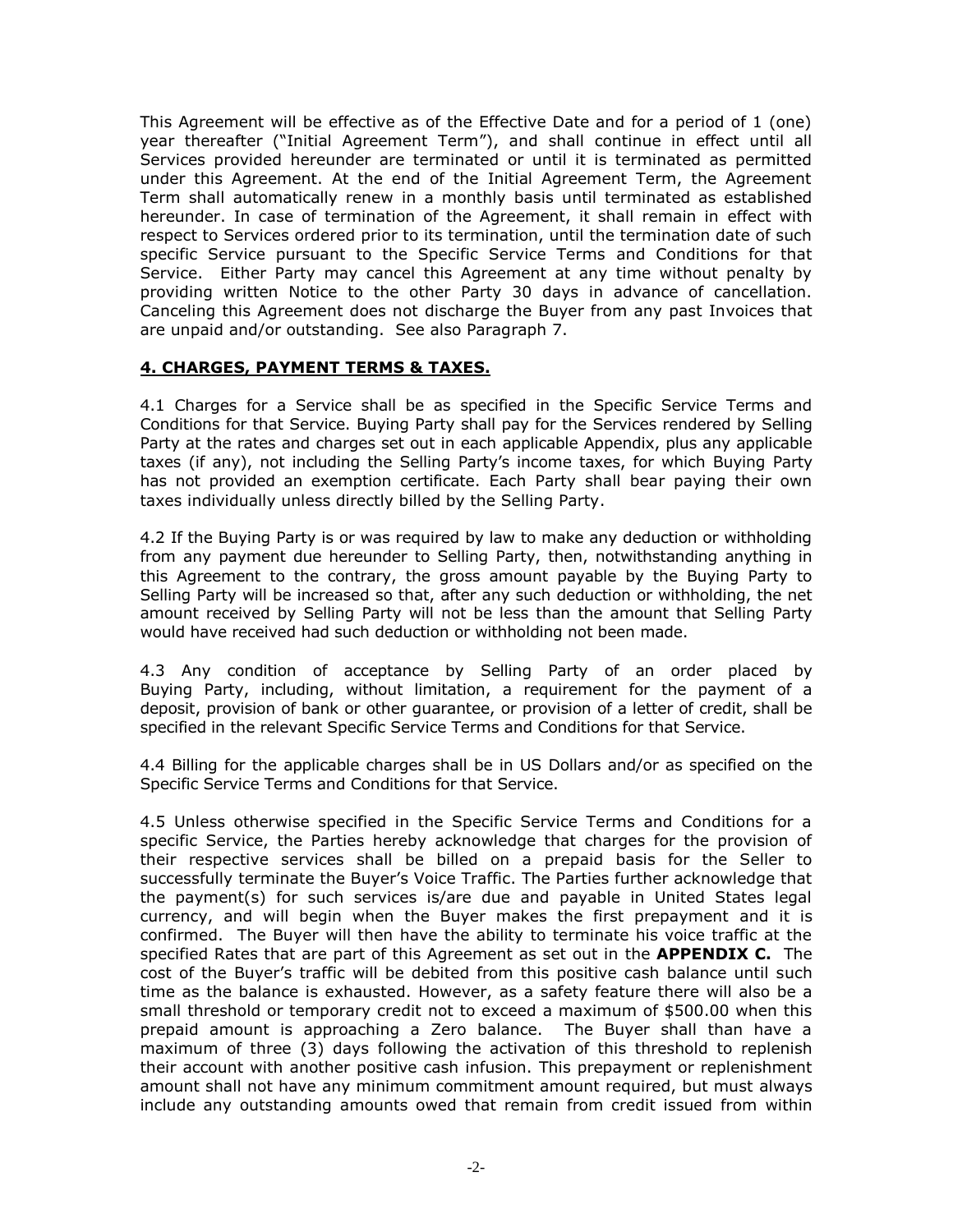the threshold or Temporary Short Term Credit. Since there this threshold amount exists and is separate from the Prepayment, if the Buyer chooses not to continue sending traffic once he has exhausted his prior prepaid amount he must pay the due amount on this small temporary credit line within a three (3) period after the credit has been issued. Failure to do so will result in an additional penalty and a change in conditions of payment terms going forward.

All Payments shall be paid via "immediately available funds" either by wire transfer directly to the Seller's bank account as specified in this Agreement in **APPENDIX B**. Alternatively, payments and/or prepayments may also be made by a Direct Cash Deposit into the Seller's Account. Credit will be applied to the Buyer's Account when a scanned copy of the bank deposit receipt is faxed or emailed to the CFO of the Seller. See **APPENDIX B** for details.

4.5.1 During the Term of the Agreement, the Parties reserve the right, upon mutual written agreement, to modify the rates. The new tariffs for the Services are deemed changed and take into effect: Five (5) day from written notice in case of increases; and immediately if is a decrease.

4.5.2 The duration of a completed call for billing of the Service shall be measured in one (1) seconds increments with a one (1) second minimum charge per call, with the exception of calls to Mexico which shall be billed in sixty (60) second increments with minimum of sixty (60) seconds for a completed call.

4.6 Should Buying Party reasonably dispute an invoiced amount, Buying Party shall notify Selling Party of the amount in dispute in writing no later than fifteen (15) days from the date of the invoice. The Parties will thereafter endeavor in good faith to resolve the dispute prior to the next invoice is sent, which will be adjusted accordingly. If this is not possible, Selling Party will send the next invoice and billing will continue normally for the services rendered as set forth in this Agreement and its Attachments. Additionally, if the dispute can not be resolved between the Parties, the matter will be submitted to the dispute resolution procedure set forth in Section 22 of this Agreement. When the dispute is resolved, adjustments will be made in the next invoice, if any, from the date of such resolution. Invoiced amounts not disputed within fifteen (15) days shall be conclusively deemed undisputed and accepted by Buying Party.

4.7 Buying Party shall be responsible for reasonable attorney's fees and other costs of collection, if any, incurred by Selling Party in the event Selling Party initiates litigation against Buying Party to collect invoiced amounts or for any other reason, unless Buying Party prevails in such litigation by order or judgment.

4.8 Buying Party shall be responsible to pay any other regulatory surcharges which Selling Party is required, or permitted, to invoice to Buying Party in connection with any Service, including, without limitation, permanent or temporary surcharges to meet government obligations, governmental fees or assessments (including surcharges and fees established or caused by government, by a support or subsidy program administrator or by Selling Party intended to address costs of governmental programs), and in addition any program-related costs or administrative cost requirements of Selling Party (together, "Governmental Program Charges"). Failure to identify such surcharge(s) shall not relieve Buying Party from responsibility for payment of any such surcharge.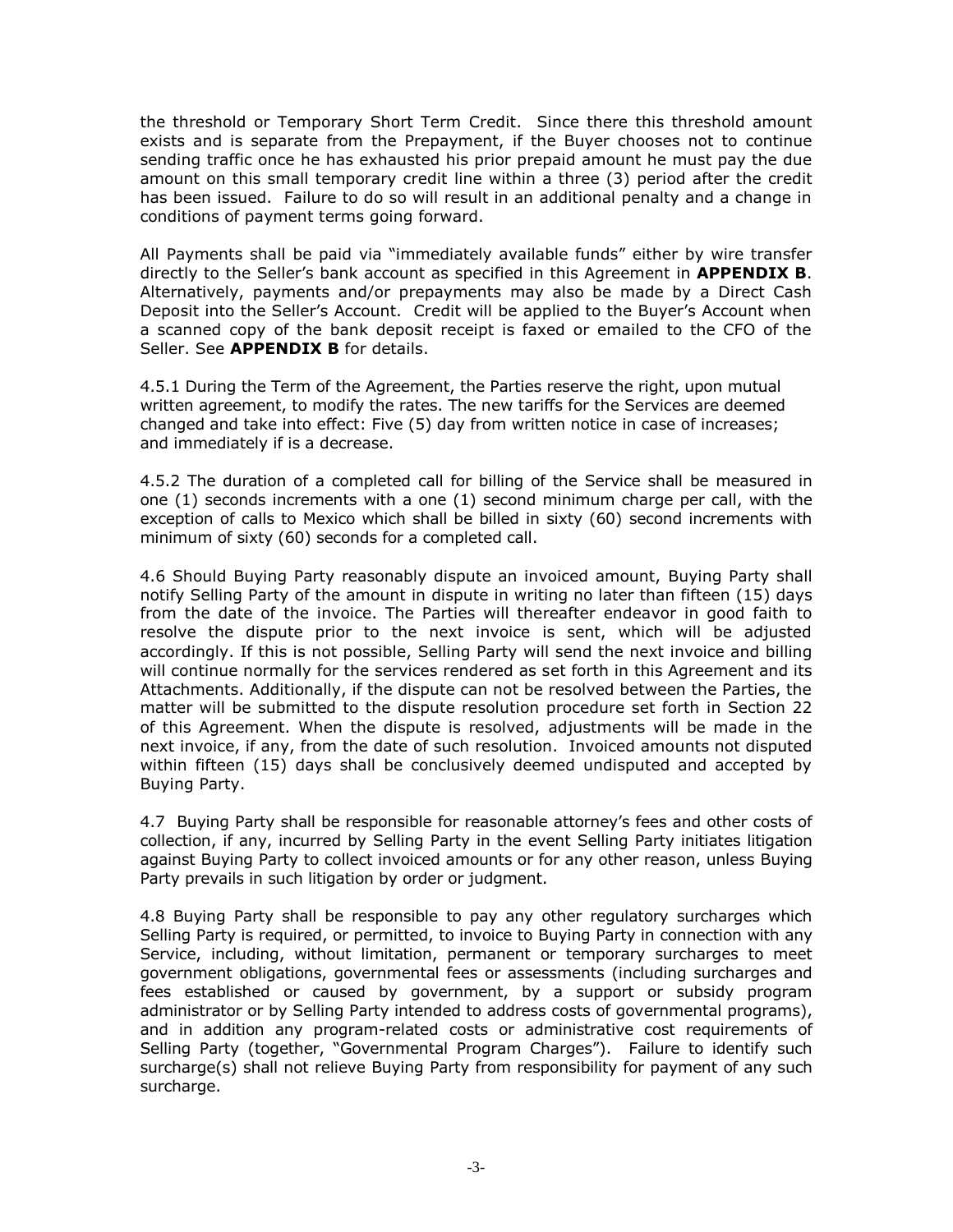4.9 Each Party shall be entitled, in its sole discretion, to offset any amounts owed by the other to it pursuant to this Agreement or any other agreement between the Parties or their affiliates against any amounts payable by such Party to the other pursuant to existing netting procedures agreed by the Parties.

# **5. CO-LOCATION OF BUYING PARTY EQUIPMENT**

Should Buying Party request co-location of its equipment on Selling Party premises for use in connection with Service to be provided under this Agreement, and if Selling Party, in its absolute discretion, agrees to such co-location, Buying Party and Selling Party shall execute Specific Service Terms and Conditions for the Service, which shall be annexed to this Agreement as an Appendix.

#### **6. BUYING PARTY RESPONSIBILITIES**

In addition to its responsibility to pay for Services, Buying Party shall fulfill the following responsibilities:

6.1 Use a Service only for the purposes for which it is designed and provided. Buying Party shall be financially responsible for any fraudulent use of a Service. Buying Party is responsible for payment of all charges incurred in connection with Services furnished to or through any of Buying Party's numbers, network addresses and authorization codes.

6.2 Buying Party is solely responsible for the following: (a) content of information and communications transmitted using the Services, and (b) use and publication of communications and/or information using the Services. Buying Party understands and agrees that Selling Party is only an intermediary for the transmission of Buying Party and third party information, that Selling Party plays a passive role as a conduit of information for Buying Party and third parties. Buying Party agrees to defend, indemnify and hold harmless Selling Party, its officers, employees, affiliates, and their agents and subcontractors, from and against any and all losses, costs, damages, expenses, claims and demands, including but not limited to copyright infringement and all manner of intellectual property claims, defamation claims, claims of publication of obscene, indecent, offensive, racist, unreasonably violent, threatening, intimidating or harassing material, and claims of infringement of data protection legislation, based upon (a) the content of any information transmitted by the Buying Party or by any Buying Party of Buying Party, or (b) the use and/or publication of any and all communications or information transmitted by the Buying Party or by any Buying Party of Buying Party, or (c) the use of the Service by the Buying Party.

6.3 Buying Party warrants that it shall obtain all required licenses and permits, and shall comply with any laws, directives, regulations and conventions, and with any public policy related laws, which may be applicable to the use of the Services by it and/or by third parties (such as privacy laws and laws relating to defamation, libel and decency with respect to the content of the communications transmitted using the Services).

#### **7. TERMINATION AND TERMINATION CHARGES.**

7.1 Either Buying Party or Selling Party shall be entitled to terminate this Agreement, and/or any specific Service or Services ordered pursuant to this Agreement, upon thirty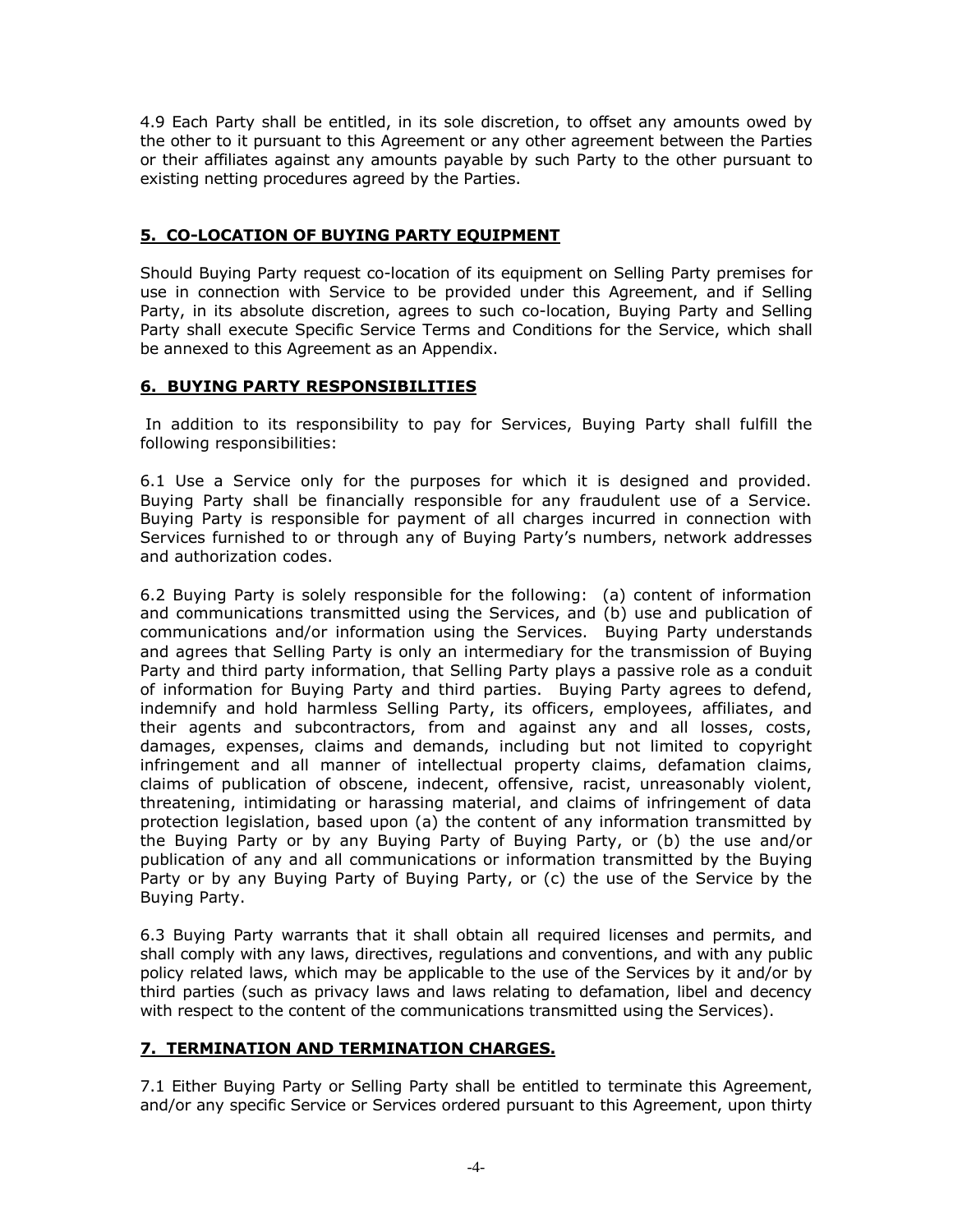(30) days' written notice without penalty. In case of termination of the Agreement, it shall remain in effect with respect to Services ordered prior to its termination, until the termination date of such specific Service pursuant to the Specific Terms and Conditions for such Service have been met. The aforementioned condition shall not apply in case of termination due to Buying Party's default or, in which case all the Services shall be terminated according to the following events: (a) A material breach of this Agreement after notice thereof and failure of the breaching Party to cure such breach within: (i) seven (7) days of receipt of written notice where the breach involves a failure to pay undisputed amounts when due or provide requested security, (ii) thirty (30) days of receipt of written notice for all other breaches.

7.2 In the event of any termination of this Agreement, or any Service provided hereunder, for any reason, Buying Party shall remain liable to Selling Party for payment for any Services provided through and including the date of termination. Termination charges applicable in case of anticipated termination of certain Services, shall be applicable pursuant to the Specific Terms and Conditions for such Services.

7.3 Any provision of this Agreement which by its context is intended to apply after termination of this Agreement shall survive its termination.

# **8. RESALE AND THIRD PARTY USE.**

8.1 Resale and third party use of a Service for the purpose for which it was designed and provided is not prohibited by this Agreement, provided, (a) Buying Party should obtain previous written authorization from Selling Party to resell Services (b) Buying Party shall have obtained all requisite approvals or authorizations to resell from governments or regulators in the jurisdictions where Buying Party resells, (c) Selling Party's performance obligations under this Agreement shall be solely to Buying Party, and not to any third party, and (d) Buying Party agrees that third parties to whom services are resold shall be informed by instruction, agreement or other appropriate manner that they shall not publish or use any advertising, sales promotions, press releases or other publicity which uses the name, logo, trademarks or service marks of the Selling Party without the prior written approval of the Selling Party.

8.2 Buying Party agrees to indemnify, defend, and hold Selling Party harmless against and from all liabilities and costs (including reasonable legal fees) arising from any and all claims by any third party or customers of Buying Party in connection with a Service (including, without limitation, any claims regarding content transmitted using a Service or violation of data protection legislation), regardless of the form of action, whether in contract, tort, warranty, or strict liability, provided Buying Party shall have no obligation to indemnify and defend Selling Party against claims for damages for bodily injury or death caused by Selling Party's negligence.

#### **9. LICENSE, PATENT AND COPYRIGHT.**

9.1 Selling Party hereby grants to Buying Party a personal, non-exclusive, nontransferable license during the term of this Agreement or the applicable Appendix or Order Form to use, in object code form, all software and related documentation owned by Selling Party ("Licensed Material") which may be furnished to Buying Party under this Agreement, and for use only with the Service ordered. Any Licensed Material furnished to Buying Party under this Agreement shall not be reproduced or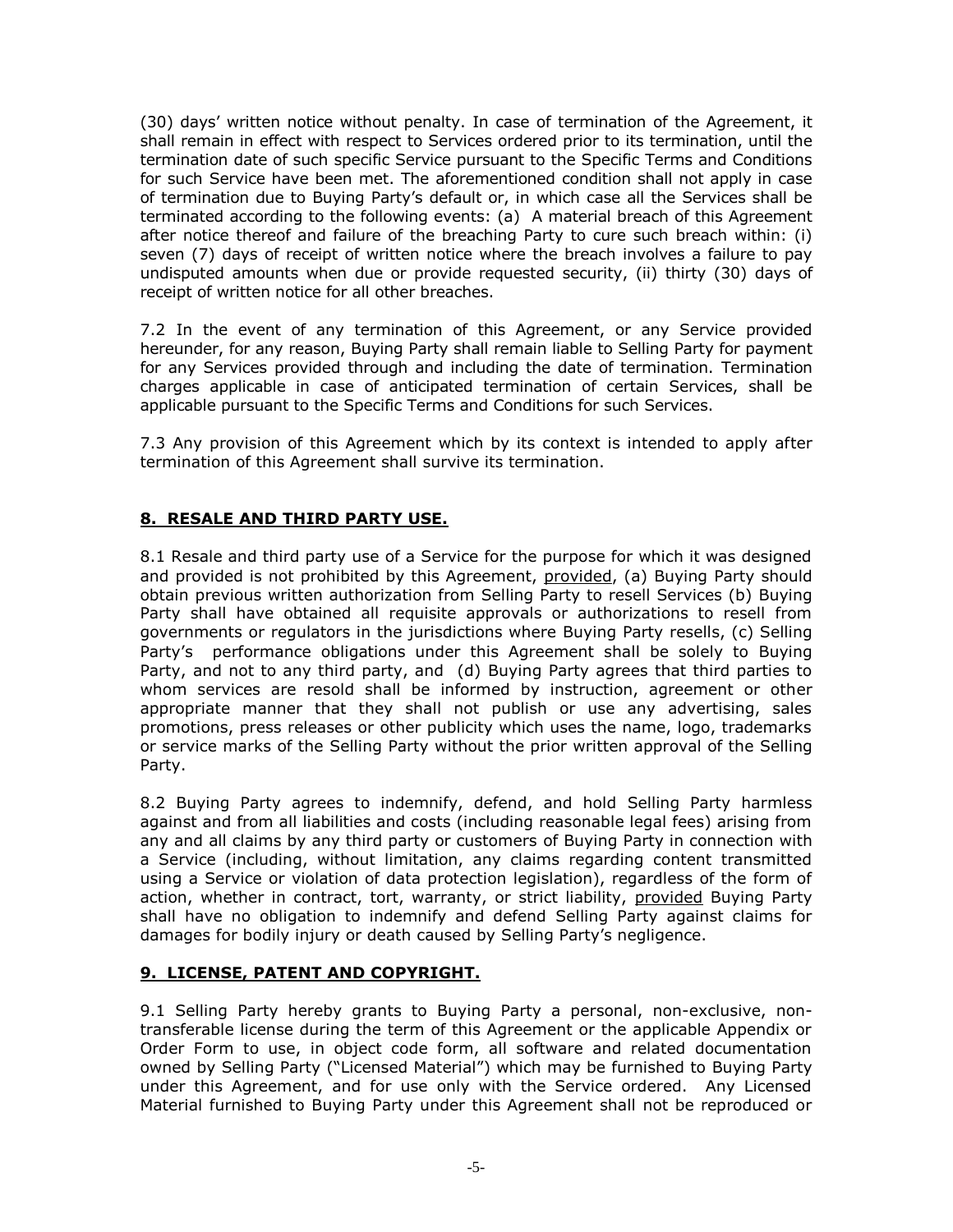copied in whole or in part, and shall be returned to Selling Party at the conclusion of the term (or earlier termination) of this Agreement or the applicable Appendix or Order Form. No additional rights whatsoever are granted by this Agreement with respect to the patented inventions or other intellectual property of Selling Party.

9.2 In the event Buying Party notifies Selling Party of any claim or suit against Buying Party alleging that a Service infringes any copyright, patent, trademark or trade secret in the jurisdictions where the Service is provided to Buying Party, Selling Party shall have the option (a) to defend or settle, at its own expense, such claim or suit (including by assertion on Buying Party's behalf of any license, right to use, or indemnity granted to Selling Party), (b) to procure a license sufficient to continue offering the Service (including Buying Party's use thereof), or (c) to terminate this Agreement, and will also pay all costs and damages that by final judgment may be assessed by a court of competent jurisdiction against Buying Party due to such infringement. Selling Party's obligations hereunder are expressly conditioned upon the action not arising from Buying Party's or third party's modification of a Service, or from Selling Party's adherence to Buying Party's instructions, or from infringing items of Buying Party's or third party's origin, design or selection, or to the extent the action is based upon the operation, combination or use of a Service, without Selling Party's prior written consent, with products or services provided by Buying Party or third parties.

# **10. WARRANTY AND LIMITATION OF LIABILITY.**

10.1 WARRANTY AND DISCLAIMER. SELLING PARTY WARRANTS THAT THE SERVICES PROVIDED BY IT HEREUNDER WILL BE CONSISTENT WITH COMMON CARRIER INDUSTRY STANDARDS, GOVERNMENT REGULATIONS, SOUND BUSINESS PRACTICES, AND THE MINIMUM STANDARDS AND PERFORMANCE SPECIFICATIONS THAT MAY BE INCLUDED IN AN APPENDIX TO THIS AGREEMENT. SELLING PARTY MAKES NO OTHER WARRANTY OR GUARANTEE REGARDING THE SERVICES PROVIDED HEREUNDER, EXPRESS OR IMPLIED, UNDER THIS AGREEMENT OR OTHERWISE, AND SELLING PARTY EXPRESSLY DISCLAIMS ALL OTHER WARRANTIES OR CONDITIONS, EXPRESS OR IMPLIED, INCLUDING, BUT NOT LIMITED TO ANY IMPLIED WARRANTIES OR CONDITIONS OF MERCHANTABILITY, SATISFACTORY QUALITY, AND/OR FITNESS FOR A PARTICULAR PURPOSE.

10.2 LIMITATION OF LIABILITY. SUBJECT TO THE CONDITIONS STATED BELOW EACH PARTY SHALL DEFEND AND INDEMNIFY THE OTHER PARTY AND ITS AFFILIATES, DIRECTORS, OFFICERS, EMPLOYEES, AND AGENTS FROM ANY AND ALL CLAIMS, TAXES, PENALTIES, INTEREST, EXPENSES, DAMAGES, LAWSUITS, OR OTHER LIABILITIES (INCLUDING, WITHOUT LIMITATION, REASONABLE ATTORNEY FEES AND COURT COSTS) RELATING TO OR ARISING OUT OF (I) ACTS OR OMISSIONS IN THE OPERATION OF ITS BUSINESS, AND (II) ITS BREACH OF THIS AGREEMENT.

EXCEPT IN THE CASE OF SERVICES FOR WHICH SELLING PARTY OFFERS SERVICE LEVEL AGREEMENT CREDIT, NEITHER SELLING PARTY NOR ITS AFFILIATES SHALL BE LIABLE TO THE BUYING PARTY OR ITS AFFILIATES FOR ANY LOSS OR DAMAGE, WHETHER DIRECT OR INDIRECT, SUSTAINED BY REASON OF ANY FAILURE IN, OR BREAKDOWN OF, THE TELECOMMUNICATIONS FACILITIES, OR FOR ANY INTERRUPTION OF SERVICES COVERED BY THIS AGREEMENT, NO MATTER WHAT THE CAUSE OF SUCH FAILURE, BREAKDOWN, OR INTERRUPTION, OR HOW LONG IT SHALL LAST.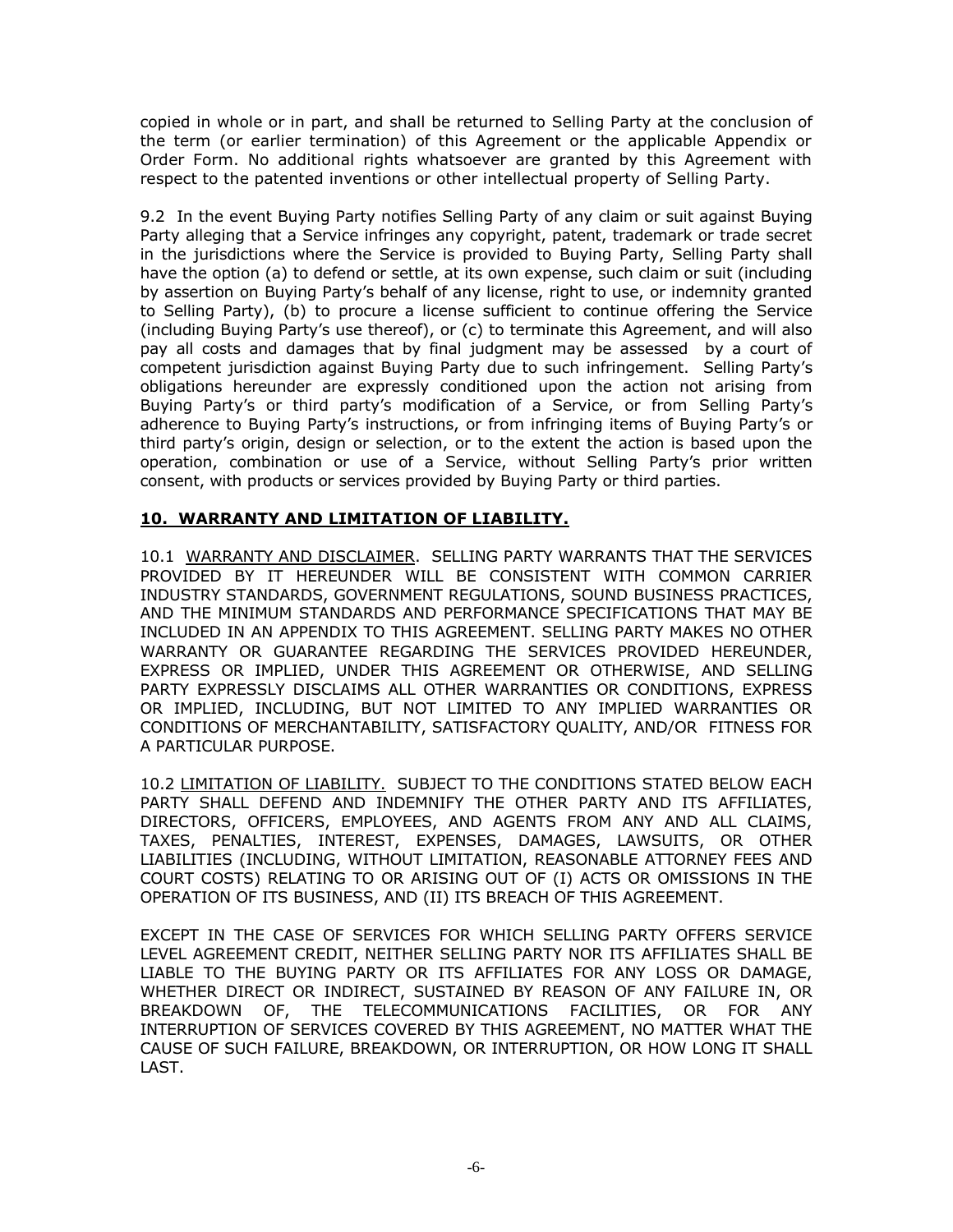IN THE CASE OF SERVICES FOR WHICH SELLING PARTY OFFERS SERVICE LEVEL AGREEMENT CREDIT, SUCH CREDIT SHALL BE THE SOLE AND EXCLUSIVE REMEDY FOR ANY LOSS OR DAMAGE, WHETHER DIRECT OR INDIRECT, SUSTAINED BY REASON OF ANY FAILURE IN, OR BREAKDOWN OF, THE TELECOMMUNICATIONS FACILITIES, OR FOR ANY INTERRUPTION OF SERVICES COVERED BY THIS AGREEMENT.

10.3 EXCLUSION OF LIABILITY. IN NO CIRCUMSTANCES SHALL SELLING PARTY, ITS AFFILIATES, DIRECTORS, OFFICERS, EMPLOYEES, SUBCONTRACTORS OR AGENTS BE LIABLE FOR ANY OF THE FOLLOWING, EVEN IF INFORMED OF THEIR POSSIBILITY AND REGARDLESS OF THE FORM OF ACTION, WHETHER IN CONTRACT, WARRANTY, STRICT LIABILILTY OR TORT, INCLUDING, WITHOUT LIMITATION, NEGLIGENCE OF ANY KIND WHETHER ACTIVE OR PASSIVE: (a) THIRD PARTY CLAIMS AGAINST THE BUYING PARTY FOR DAMAGES, (b) LOSS OF OR DAMAGE TO BUYING PARTY'S OR A THIRD PARTY'S RECORDS OR DATA, OR (c) INDIRECT, INCIDENTAL, CONSEQUENTIAL, RELIANCE, OR SPECIAL LOSS OR DAMAGES OR FOR LOST REVENUES, LOST SAVINGS, LOST BUSINESS OPPORTUNITY, OR LOST PROFITS OF ANY KIND.

10.4 No action or proceeding against Selling Party shall be commenced more than two (2) years after the Service which is the basis for the action or proceeding is rendered, and Buying Party acknowledges that this limitation constitutes an express waiver by it of any rights under any applicable statute of limitations which would otherwise afford additional time.

# **11. CONFIDENTIALITY.**

11.1 Any non-public information or data in written, oral, graphic machine-readable or electronic format) which is exchanged by the Parties (hereinafter, "Information") shall be subject to the confidentiality rules set forth in this Section.

11.2 From the Effective Date until the expiration of two (2) years following the termination of this Agreement, a Party receiving Information ("Recipient") from the other Party (the "Disclosing Party") shall keep confidential and not disclose without the Disclosing Party's consent the Information received, and shall use the same level of care with respect to the Information as the Recipient employs with respect to its own confidential or proprietary information. For purposes of maintaining the confidentiality of this Agreement, both Selling Party and Buying Party shall be Recipients of the Information contained therein.

11.3 If Recipient receives lawful process requesting or requiring it to disclose any Information, Recipient will promptly notify the Disclosing Party in order that the Disclosing Party may seek an appropriate protective order, or consent to the release of the Information.

11.4 A Party shall not be held liable for any errors or omissions in any Information that it furnishes or makes available or for any loss or damage arising out of the other Party's use of any such information.

11.5 Processing and Transfer of Personal Data. The Buying Party agrees that Selling Party (or any Selling Party Affiliate) may process personal data (for example, contact details) provided by the Buying Party in connection with this Agreement (hereinafter, "Buying Party Data") for the purpose of this Agreement and/or for purposes connected with the Service and/or business relationship between the Parties, consistent with applicable law and regulation. The Buying Party confirms that it has obtained all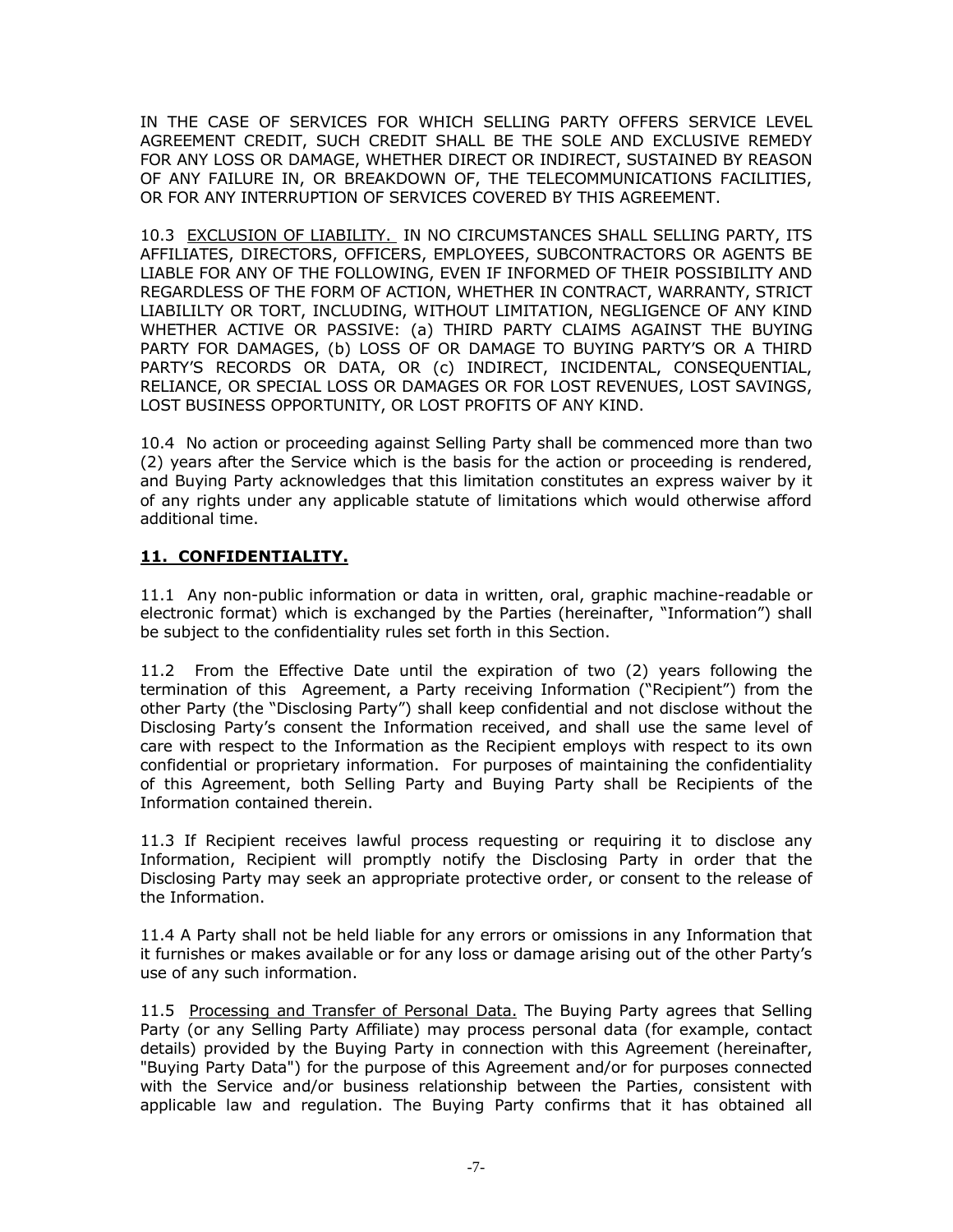necessary consents to such processing from the data subjects concerned. Such processing may also include transferring Buying Party Data to other Selling Party Affiliates worldwide and/or its storage in a local or foreign database.

# **12. FORCE MAJEURE.**

Neither party shall be held responsible for any delay or failure in performance of any part of this agreement to the extent such delay or failure is caused by: fire; flood; lightning; explosion; war; strike; embargo; labor dispute; government requirement; civil or military authority; act of god or nature; inability to secure materials or transportation facilities; act or omission of carriers or suppliers (other than the parties themselves); acts or failures to act of any governmental authority; or any other causes beyond its reasonable control, whether or not similar to the foregoing; provided, that Buying Party by reason of such cause shall not be relieved of its obligation to make any required payments that are then due to Selling Party or which may become due from Buying Party's continued use of services. The party experiencing the force majeure event shall inform the other Party about it within forty eight (48) hours after the event to the extent practicable and use reasonable efforts under the circumstances to avoid or remove such causes of nonperformance and shall proceed to perform with reasonable dispatch whenever such causes are removed or cease. Notwithstanding the foregoing, if a force majeure event results in an interruption of the services for more than five (5) consecutive days after the receipt of notice of the event, a party may terminate immediately the affected services.

# **13. PUBLICITY.**

Neither Selling Party nor Buying Party shall publish or use any advertising, sales promotions, press releases or other publicity which uses the name, logo, trademarks or service marks of the other without the prior written approval of the other.

# **14. GOVERNMENTAL APPROVALS AND REGULATORY CHANGES.**

Buying Party acknowledges that each Service provided by Selling Party will be subject to laws and regulatory rules in one or more jurisdictions. Selling Party may cancel or suspend the provision of any Service, or portion thereof, upon reasonable notice to Buying Party if provision of that Service, or any portion or element thereof, is determined to be a violation of any applicable law or regulation or of Selling Party's license in that jurisdiction, or is no longer permitted under any of the same. Selling Party will make reasonable efforts to restore the Service, or to provide under this Agreement a functionally equivalent substitute service that is permitted under any applicable law or regulation or Selling Party's license. Buying Party shall pay for any portion of the cancelled or suspended Service it has used. Any pricing terms for a functionally equivalent substitute service shall be separately negotiated.

# **15. NO WAIVER.**

No term or provision of this Agreement shall be deemed waived, and no breach or default shall be deemed excused unless such waiver or consent shall be in writing and signed by the Party claimed to have waived or consented. No consent by any Party to, or waiver of, a breach or default by the other, whether express or implied, shall constitute a consent to, waiver of, or excuse for any different or subsequent breach or default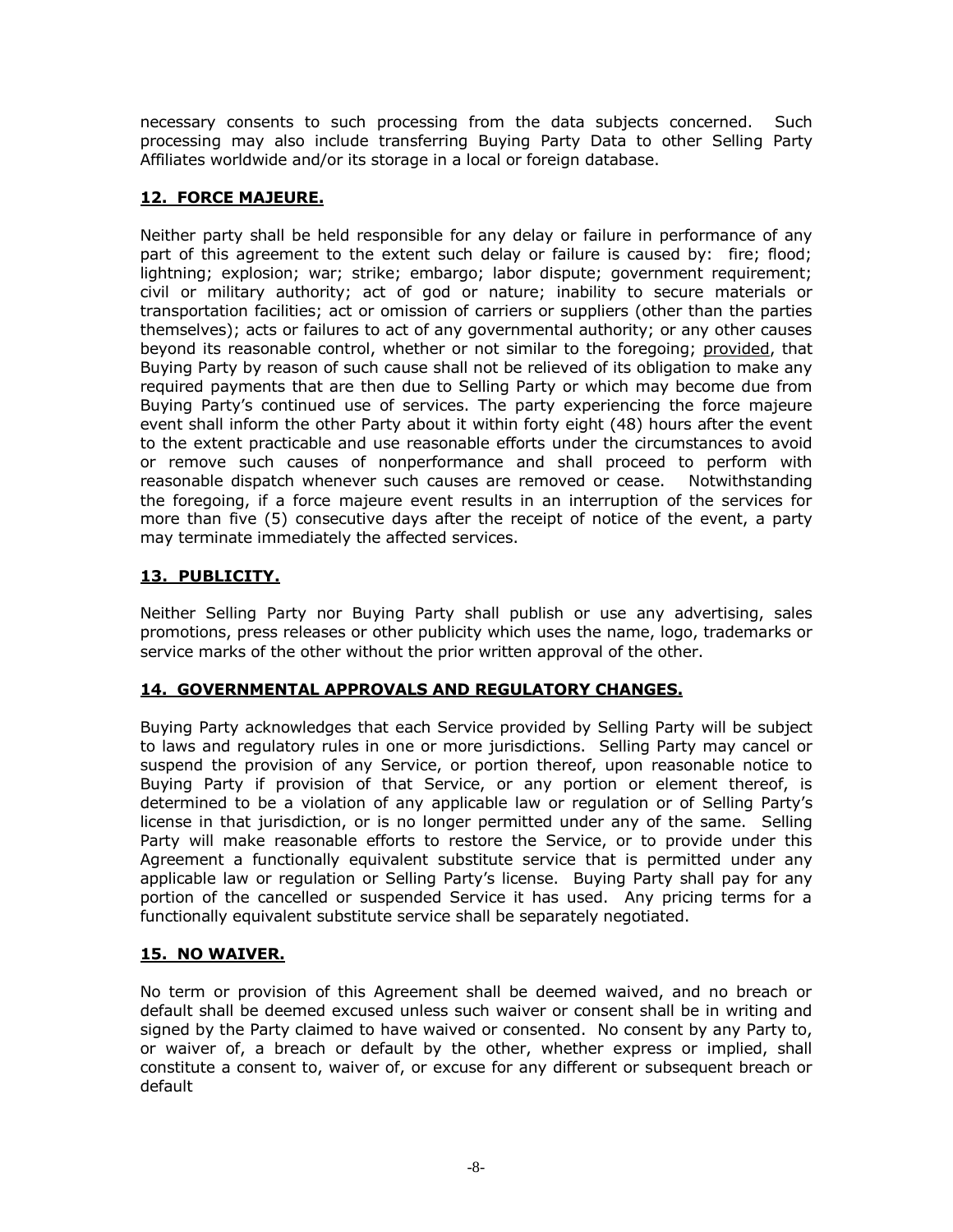#### **16. SEVERABILITY.**

If any provision of this Agreement shall be held to be invalid or unenforceable, it shall be severed from this Agreement, and the remaining provisions shall remain in full force and effect and Selling Party and Buying Party shall promptly negotiate a replacement.

#### **17. INDEPENDENT CONTRACTORS.**

Under this Agreement, both Selling Party and Buying Party shall be independent contractors, maintaining complete control over their own personnel and operations. Except as expressly set forth herein or in any Attachment, nothing herein shall be deemed to create a partnership between the Parties, nor to make either the agent or legal representative of the other, nor to create any fiduciary relationship between them.

#### **18. NO THIRD PARTY BENEFICIARIES.**

This Agreement is not intended to be for the benefit of any third party, is not enforceable by any third party, and shall not confer on any third party any remedy, claim, right of action or other right.

#### **19. ASSIGNMENT AND SUBCONTRACTING.**

19.1 This Agreement may not be assigned by either Selling Party or Buying Party without the prior written consent of the other, except that Selling Party may freely assign this Agreement, or any part of this Agreement relating to the provision of Services to a Selling Party Affiliate, and may freely assign its right to receive payments hereunder. Any assignment, transfer or other disposition by any Party which is in violation of this Section shall be null, void and of no force and effect.

19.2 Selling Party, without Buying Party's consent, may subcontract a Service, or a portion thereof, to be provided hereunder; Selling Party shall be liable for the performance of such subcontractors under the terms and conditions of this Agreement.

#### **20. NOTICES.**

All notifications, requests, demands and other communications required or permitted under this Agreement ("Notices") shall be in writing. Notices shall be effective on the second day after mailing via internationally recognized courier, including USPS overnight mail, or five (5) days after mailing via registered or certified mail, or on the day of a correctly sent telefax or e-mail. Selling Party and Buying Party may change their address for notice, as shown below, on ten (10) days' written notice.

**Notices to BARR TELL** shall be addressed to:

Name: Yisrael Spitz Position: CEO Phone Number: (212) 226 4420 x 1017 Fax: (212) 812 6405 E-mail: yes@barrtell.com Address: Barr Tell USA 218 East Park Suite 522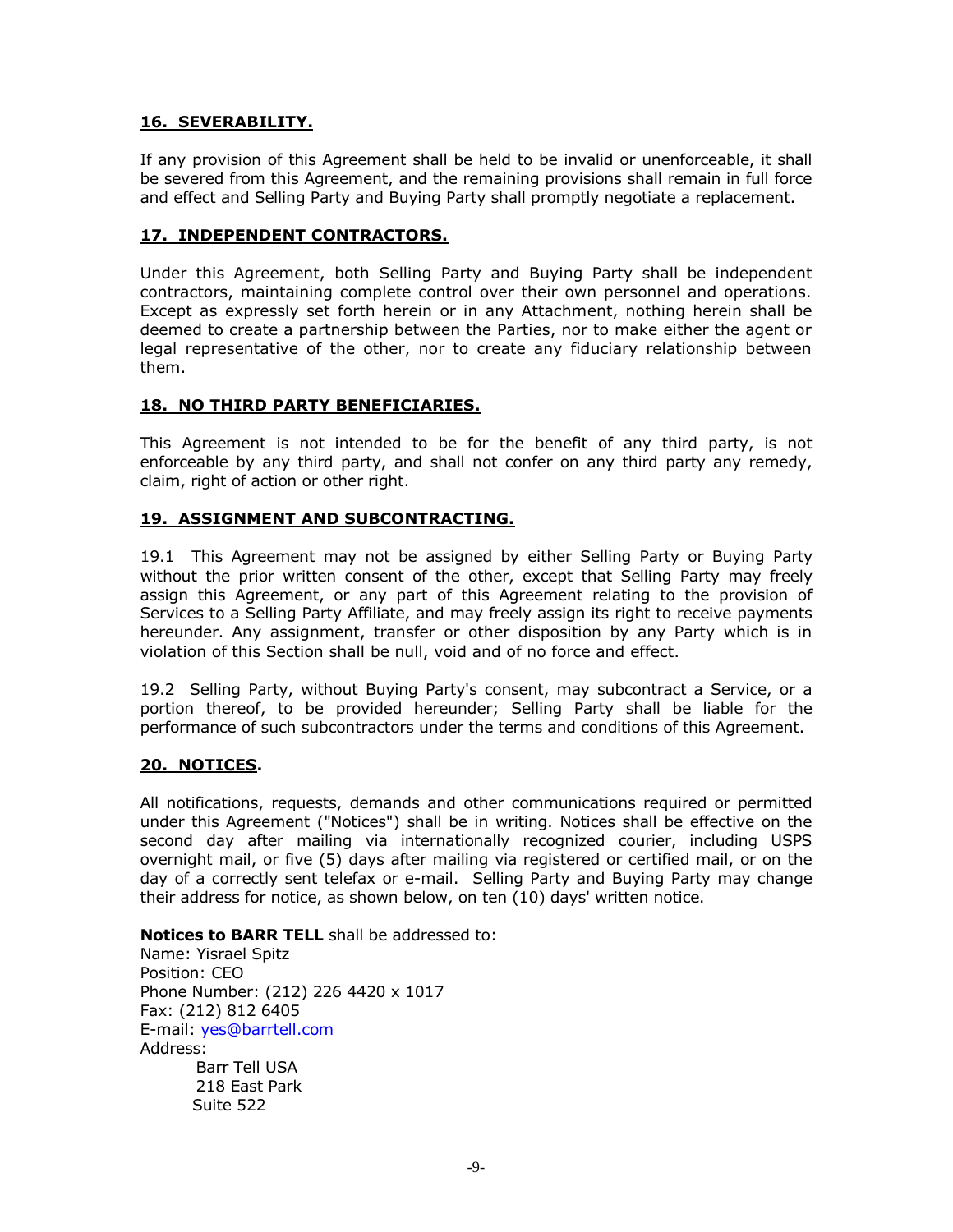Long Beach, NY 11561

#### **Notices to (BUYER)** shall be addressed to:

Name: Position: Phone Number: Fax: E-mail: Address:

#### **21. GOVERNING LAW.**

The validity, interpretation and performance of this Agreement shall be governed by the laws of the State of New York, without giving effect to New York's choice of law principles.

#### **22. DISPUTE RESOLUTION.**

Any dispute, difference, controversy, or claim arising out of, relating to, or having a connection with this Agreement, including those relating to the formation, validity, existence, interpretation, construction, performance, or termination of this Agreement, or to rights or duties based on tort, contract, or statutory concepts (a "Dispute"), shall be referred to and finally, exclusively, and conclusively resolved by binding arbitration conducted in accordance with the Arbitration Rules of The American Arbitration Association (the "AAA"). The AAA Rules are incorporated by reference.

The number of arbitrators shall be one  $(1)$ . The arbitrator(s) shall be expert(s) in commercial disputes involving telecommunication issues. The language of the arbitration shall be English, the place of the arbitration shall be New York, NY

Any decision or award of the arbitrator(s) shall be final, conclusive, and binding on the Parties, and judgment may be entered on any award in any court of competent jurisdiction.

The arbitrator(s) shall fix the costs of arbitration, including reasonable legal fees, in their award. The arbitrator(s) may apportion such costs among the Parties if they determine that such apportionment is reasonable, taking into account the circumstances of the case.

The Parties and the arbitrator(s) shall not disclose the existence, content, or results of any arbitration except with the prior written consent of both Parties, provided that each Party may make disclosure on an as-needed basis and upon written notice to the other Party (i) to the extent that such disclosure is required by law, and (ii) to its insurers, attorneys, accountants, and auditors (in which event the restrictions of this paragraph shall apply to such individuals).

#### **23. HEADINGS.**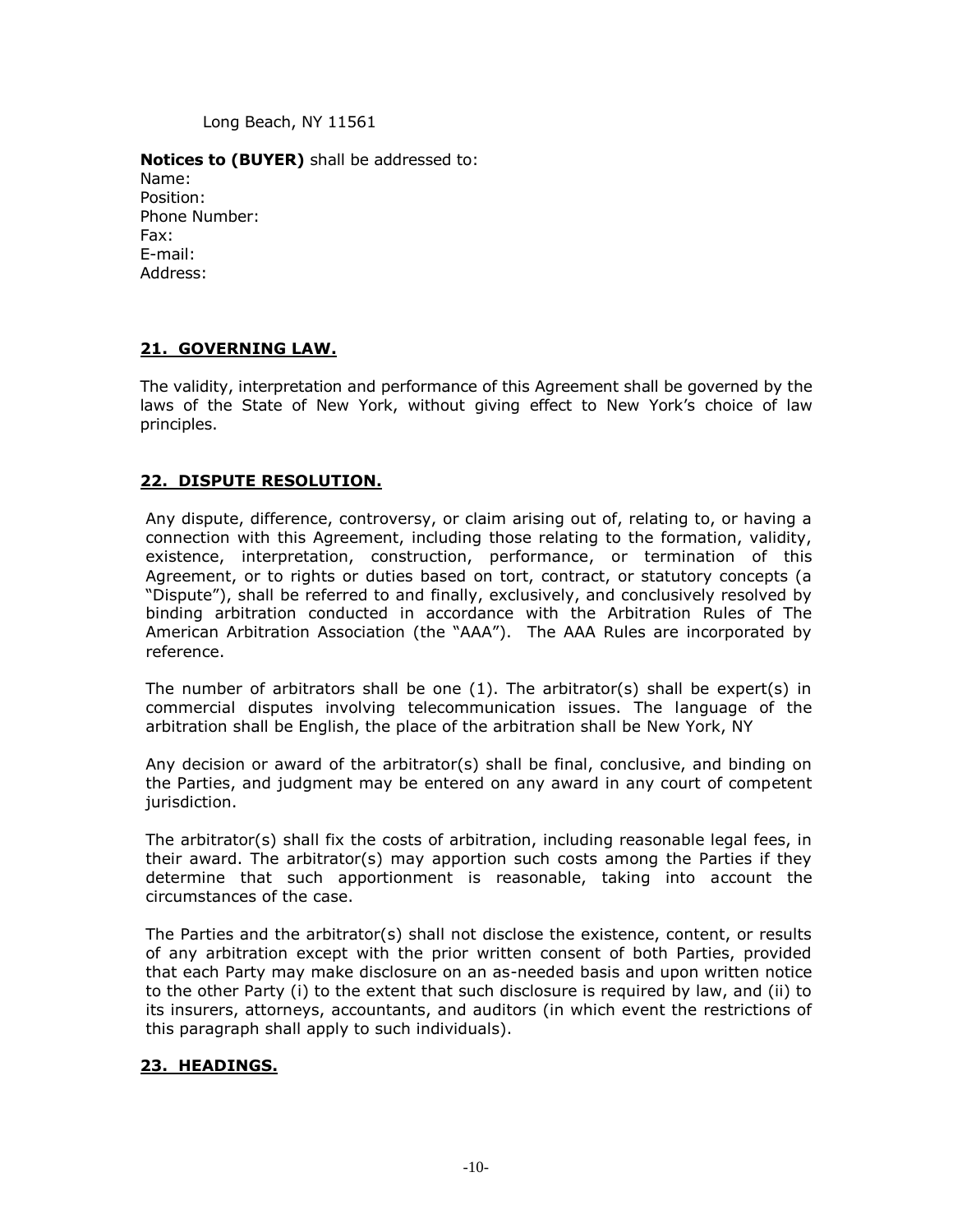The headings of Sections in this Agreement are for convenience of reference only and are not intended to restrict, affect or influence the interpretation or construction of provisions in a Section.

# **24. EXECUTION IN COUNTERPARTS.**

This Agreement may be executed in counterparts, each of which when executed and delivered shall be deemed an original. All of such counterparts shall constitute one and the same instrument. The Parties agree that signatures transmitted and received via facsimile, scanned or electronic format shall be treated for all purpose of this Agreement as original signature and shall be deemed valid, binding and enforceable by and against both Parties.

#### **25. ENTIRE AGREEMENT AND AMENDMENTS.**

This agreement, including appendix a and any other appendices and attachments which are executed by both Parties represents the entire agreement between these parties concerning the general terms and conditions for provision of services from/to each other, and it supersedes all prior agreements, proposals, representations, statements, or understandings, whether written or oral, concerning the general terms and conditions for services. No change, modification or waiver of any of the terms of this agreement shall be binding unless included in a written instrument and signed by both Parties. Attachments shall reference this agreement and, when executed by the Parties and shall become an attachment to this agreement.

#### **26. SERVICE EXPORT**

This agreement constitutes a telecommunication service, in which one Party sends voice traffic to the other Party on the condition that the receiving Party accepts this voice traffic for the purpose of terminating it at its intended destination.

IN WITNESS WHEREOF, the Parties, through duly authorized representatives, have hereto executed this Agreement on the Effective Dates below.

 **SELLER: BUYER:**

**BARR TELL USA, INC. BARR TELL USA, INC. BUYER CO. Name** 

| By:<br>the control of the control of the control of the control of the control of the control of   | By<br>the control of the control of the control of the control of the control of |
|----------------------------------------------------------------------------------------------------|----------------------------------------------------------------------------------|
|                                                                                                    | Name: __________________________                                                 |
|                                                                                                    | Title: ________________________                                                  |
| Date:<br>the control of the control of the control of the control of the control of the control of | Date $\rule{1em}{0.15mm}$                                                        |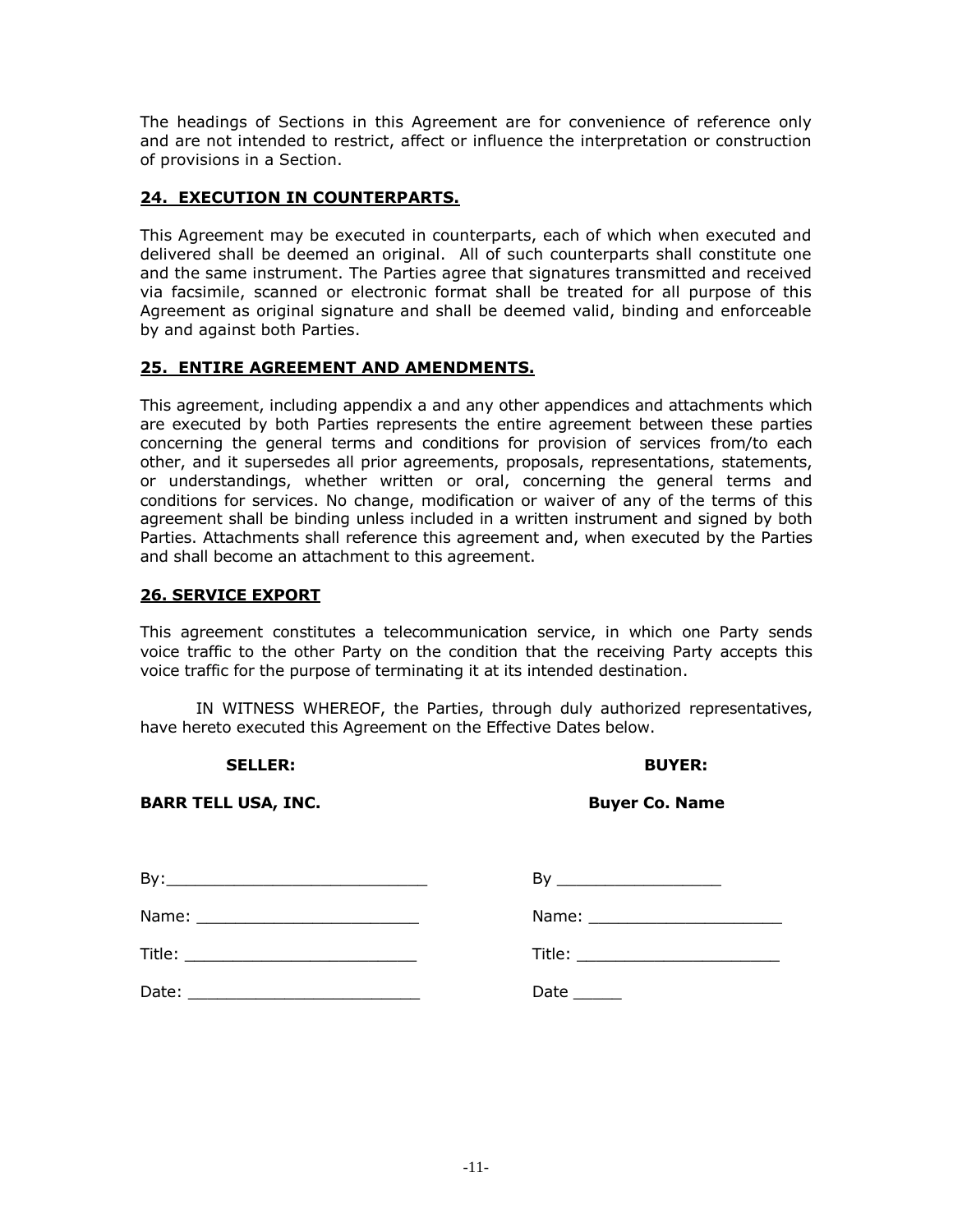# **APPENDIX A: DEFINITIONS**

"Affiliate" means an entity controlling, controlled by, or under common control with, directly or indirectly, a Party.

"Agreement" means this Master Services Agreement, this Appendix A, and any Attachments to this Agreement entered into by the Parties from time to time.

"Appendix" means this Appendix A for Definitions and the individual Service Appendices described in sub-section 2

"Attachment" is as defined in sub-section 2

"Buying Party" Shall mean the Party obtaining a service or facility from the other Party

"Buying Party Equipment" means equipment owned or otherwise controlled by Buying Party which interfaces with Selling Party NTE on Buying Party premises or is co-located on Selling Party premises pursuant to a co-location Appendix as referenced in Sec.10.

"Effective Date" means, as to this Agreement, the date on which the signature page of this Agreement is signed by both Parties, and, as to any Service under this Agreement, the date on which the Appendix for the specific Service is signed by both Parties.

"Month" means a calendar month;

"Network" or "Selling Party Network" means Selling Party's network and terrestrial connections to Points of Presence as may be offered to Buying Party by Selling Party for carriage of Buying Party's traffic or for other Services under this Agreement.

"Network Terminating Equipment" or "NTE" means equipment, including software, which is owned by Selling Party, or owned by suppliers to Selling Party, and located at Buying Party's site, and which is used to enable the Buying Party to utilize the Services.

"Party" means BUYER, and "Parties" means both BUYER 7 SELLER.

"Point of Presence" or "POP" means any location on the Selling Party Network at which Selling Party permits access or interconnection to the Network.

"Ready For Service Date" or "RFS Date" is the target date agreed upon by Selling Party and Buying Party at which a Service is intended to be operational between Buying Party Interfaces.

"Selling Party" shall mean the Party providing Services or Facilities to the other Party.

"Service Commencement Date" is as defined in Section 5.

"Services" mean the services, including equipment co-location, utilizing the Network as specifically ordered by Buying Party from time to time using Selling Party's Order Form(s) and as further specified in the applicable Specific Service Terms and Conditions.

"Specific Service Terms and Conditions" is as defined in Section 2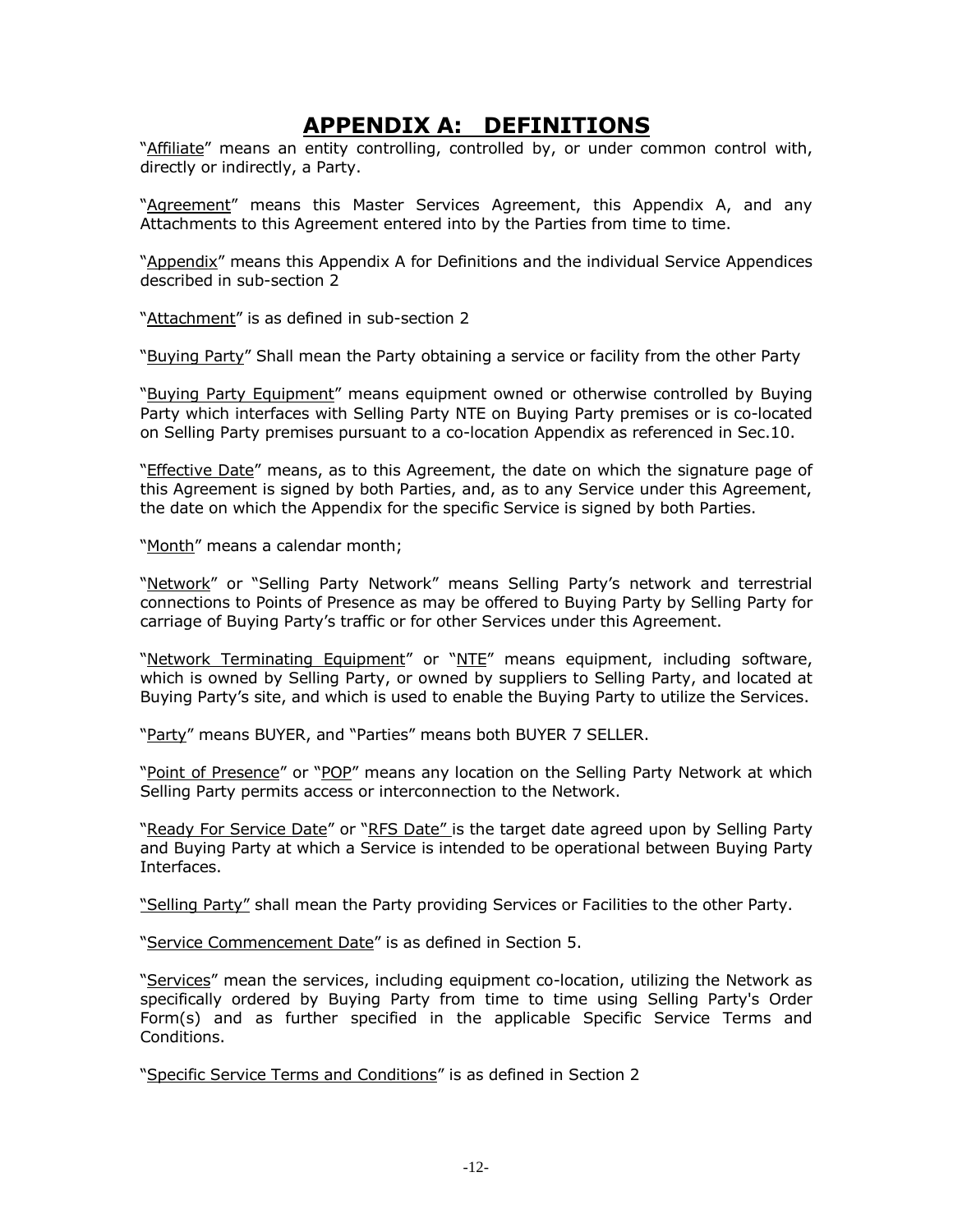# **APPENDIX B - Payment Instructions & Information**

#### **All Deposits go to the Account of:**

Barr Tell USA, Inc. 452 Broadway Brooklyn, NY 11211 Office: 212 226-4420 Fax: 212 812-6405

Chase Bank 225 Havemeyer St Brooklyn, NY 11211 Tel: 718-782-2304 Acct# 447702411 ABA# 021000021 HSBC SWIFT CODE: MRMDUS33

# **Scan, Email or fax proof of any payments made to Barr Tell's CFO:**

#### **CFO Contact Info**:

Esther Klein, CFO Barr Tell USA, Inc. 452 Broadway Brooklyn, NY 11211 Office: 212 226-4420 x 1013 Fax: 212 812-6405 Email: accounting@barrtell.com